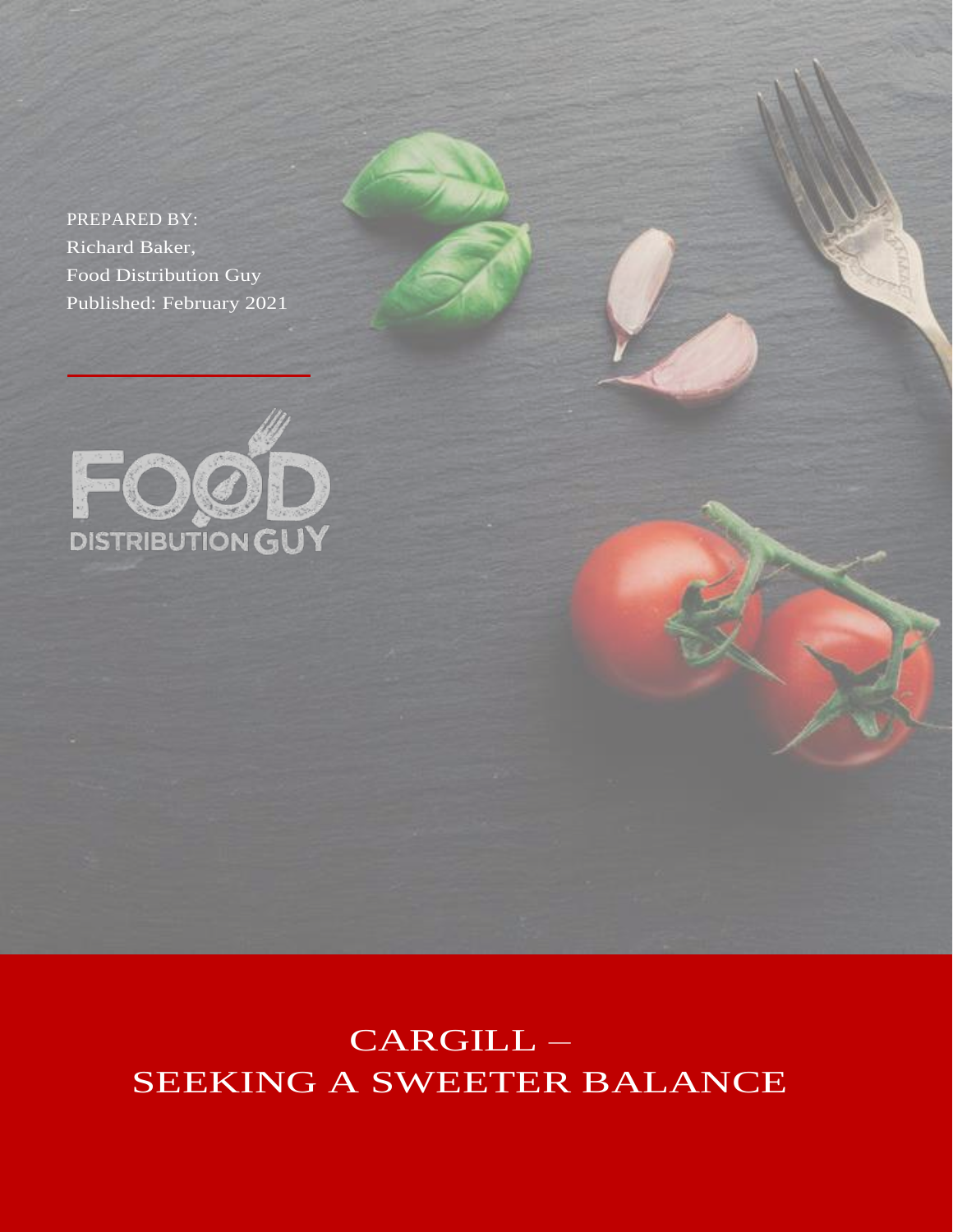Consumers are actively looking to change their diets by reducing their sugar intake and live healthier lifestyles. It is on the radar of all consumers alike. A recent study revealed 74% of consumers are seeking to avoid the sweetener completely. 64% of consumers frequently check the nutrition fact label for things they are trying to avoid, and about 48% look for sugar, which is the number one item checked on the label.<sup>1</sup> An Innova Market insights survey revealed three in five consumers would prefer to reduce their sugar intake rather than replace it by consuming artificial sweeteners. 2

Sweetness is one of the most satisfying sensory experiences, but consumers realize that too much added sugar may not be good for their health. This special report summarizes Cargill's study into this subject matter titled: "Seeking a Sweeter Balance".

- Low/reduced sugar is one of the top claims associated with "clean label.
- 74% of consumers trying to limit / avoid sugars.
- 73% of parents pay attention to sugar in kids' foods
- This trend is having a real impact on product choices as outlined in Chart 1.



Low sugar tops product claims consumers seek out as outlined in Chart 2.



<sup>&</sup>lt;sup>1</sup> Craving, Indulgence Drive Consumption Even as Consumers Seek to Avoid Sugar, [www.foodbusinessnews.net,](http://www.foodbusinessnews.net/) February 2020

<sup>&</sup>lt;sup>2</sup> Majority of US Consumers Prefer to Cut Intake Than Switch to Artificial Sweeteners[, www.fooddive.com,](http://www.fooddive.com/) November 2019